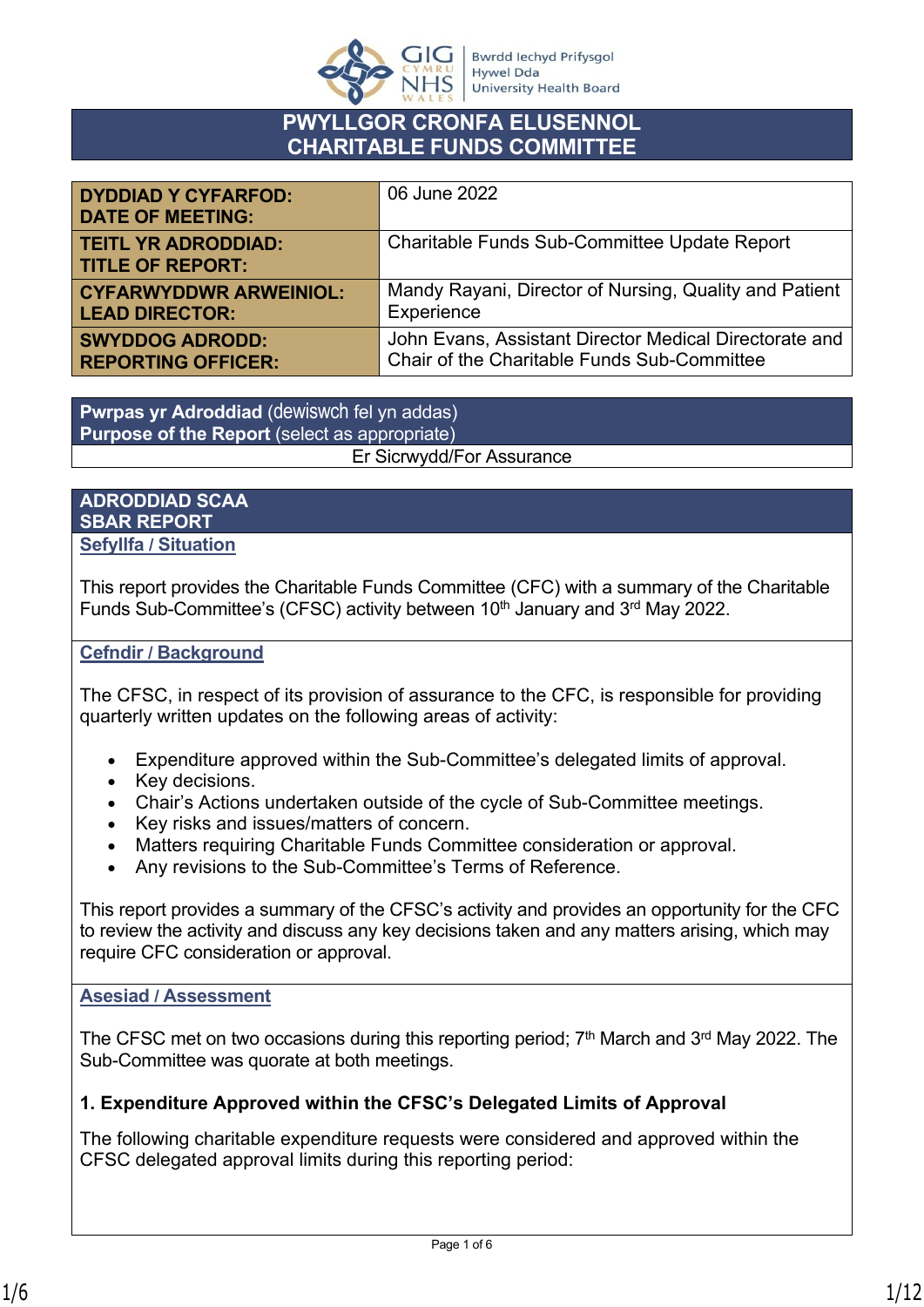| <b>Meeting</b> | <b>Item</b>                | <b>Comments</b>                                                                                              | <b>Decision</b>                 |
|----------------|----------------------------|--------------------------------------------------------------------------------------------------------------|---------------------------------|
| 07-03-2022     | CF02208                    | The GGH Renal Unit is currently using an old                                                                 | <b>APPROVED</b>                 |
|                |                            | ultrasound scanner on loan from Morriston Hospital,                                                          | IN                              |
|                | Sonosite                   | which has failed to function on a number of occasions.                                                       | <b>PRINCIPLE</b>                |
|                | Ultrasound                 | A new ultrasound scanner will improve the patient                                                            | subject to a                    |
|                | System                     | experience, enable a far better service to be delivered                                                      | revised                         |
|                |                            | locally and minimise the amount of travelling time to                                                        | application                     |
|                | Glangwili                  | Morriston Hospital for chronic and acute dialysis                                                            | being                           |
|                | General                    | patients. The scanner will enable the clinical teams to                                                      | submitted to                    |
|                | Hospital                   | maintain good vascular access for treatments, which is                                                       | include the                     |
|                | (GGH)                      | the single most important variable that determines the                                                       | costs of an                     |
|                | Unscheduled<br>Care (Renal | outcomes in dialysis patients. Poor vascular access<br>results in poor dialysis, which in turn leads to poor | additional 2-<br>year warranty  |
|                | Unit)                      | quality of life, an increase in mortality, and an increase                                                   | and                             |
|                |                            | in inpatient admissions. The request was considered                                                          | maintenance                     |
|                | £24,619 (VAT               | eligible for charitable funds as it demonstrated                                                             | contract                        |
|                | exempt)                    | significant improvements to the patient experience.                                                          |                                 |
|                |                            |                                                                                                              |                                 |
| 03-05-2022     | CF02203                    | Request for replacement medical gas analysis                                                                 | <b>APPROVED</b>                 |
|                |                            | equipment. The new equipment would replace a                                                                 | IN                              |
|                | <b>MGPS 1000</b>           | number of individual pieces of equipment that are                                                            | <b>PRINCIPLE</b>                |
|                |                            | close to being decommissioned or in need of                                                                  | subject to                      |
|                | Withybush                  | replacement having been used for around 15 years.                                                            | confirmation                    |
|                | General                    | The equipment would provide the most modern and                                                              | received from<br><b>Estates</b> |
|                | Hospital<br>(WGH)          | technologically advanced testing of the purity of<br>medical gases used on inpatients throughout the         | colleagues                      |
|                | Pharmacy                   | Health Board. Since 2020, the service has                                                                    | that this                       |
|                |                            | experienced a 200% increase in workload and                                                                  | equipment                       |
|                | £17,995 (VAT               | demand. The new equipment enables a more rapid                                                               | cannot be                       |
|                | exempt)                    | testing service and will reduce the time staff are                                                           | funded from                     |
|                |                            | required to spend at each testing site. It will also be                                                      | the Fire                        |
|                |                            | more cost effective and provide significant revenue                                                          | Improvement                     |
|                |                            | cost savings due to the cost of consumables and                                                              | Programme                       |
|                |                            | annual maintenance charges. The request was                                                                  |                                 |
|                |                            | considered eligible for charitable funds as it                                                               |                                 |
|                |                            | demonstrated significant cost savings as well as                                                             |                                 |
| 03-05-2022     | CF02224                    | improvements to the patient experience.<br>Request to provide the Same Day Emergency Care                    | <b>APPROVED</b>                 |
|                |                            | Unit (SDEC), Adult Clinical Decisions Unit (ACDU)                                                            |                                 |
|                | x 4 MAC                    | and Wards 9 and 12 at WGH with their own                                                                     |                                 |
|                | <b>VU360</b>               | dedicated ECG machines. These areas are currently                                                            |                                 |
|                | electrocardio              | having to share with other services resulting in                                                             |                                 |
|                | gram (ECG)                 | delays with diagnosis and treatment for patients. An                                                         |                                 |
|                | machines                   | ECG assists physicians and other healthcare                                                                  |                                 |
|                |                            | professionals to determine a patient's heart rate and                                                        |                                 |
|                | <b>WGH</b>                 | rhythm to identify any acute or underlying pathology                                                         |                                 |
|                | Unscheduled                | issues. Dedicated ECG machines would provide a                                                               |                                 |
|                | Care                       | more efficient service, reduce delays in diagnosis                                                           |                                 |
|                |                            | and treatment for patients, and improve the patient                                                          |                                 |
|                | £32,200 (VAT               | pathway and experience. The request was<br>considered eligible for charitable funds as it                    |                                 |
|                | exempt)                    | demonstrated significant improvements to the patient                                                         |                                 |
|                |                            | experience.                                                                                                  |                                 |
| 03-05-2022     | CF02230                    | Request to purchase a replacement incubator at                                                               | <b>APPROVED</b>                 |
|                |                            | GGH SCBU. The unit has the ability to care for 4                                                             |                                 |
|                | Giraffe                    | babies requiring high dependency care and 1 baby                                                             |                                 |
|                | Omnibed                    | requiring intensive stabilisation. There are currently 5                                                     |                                 |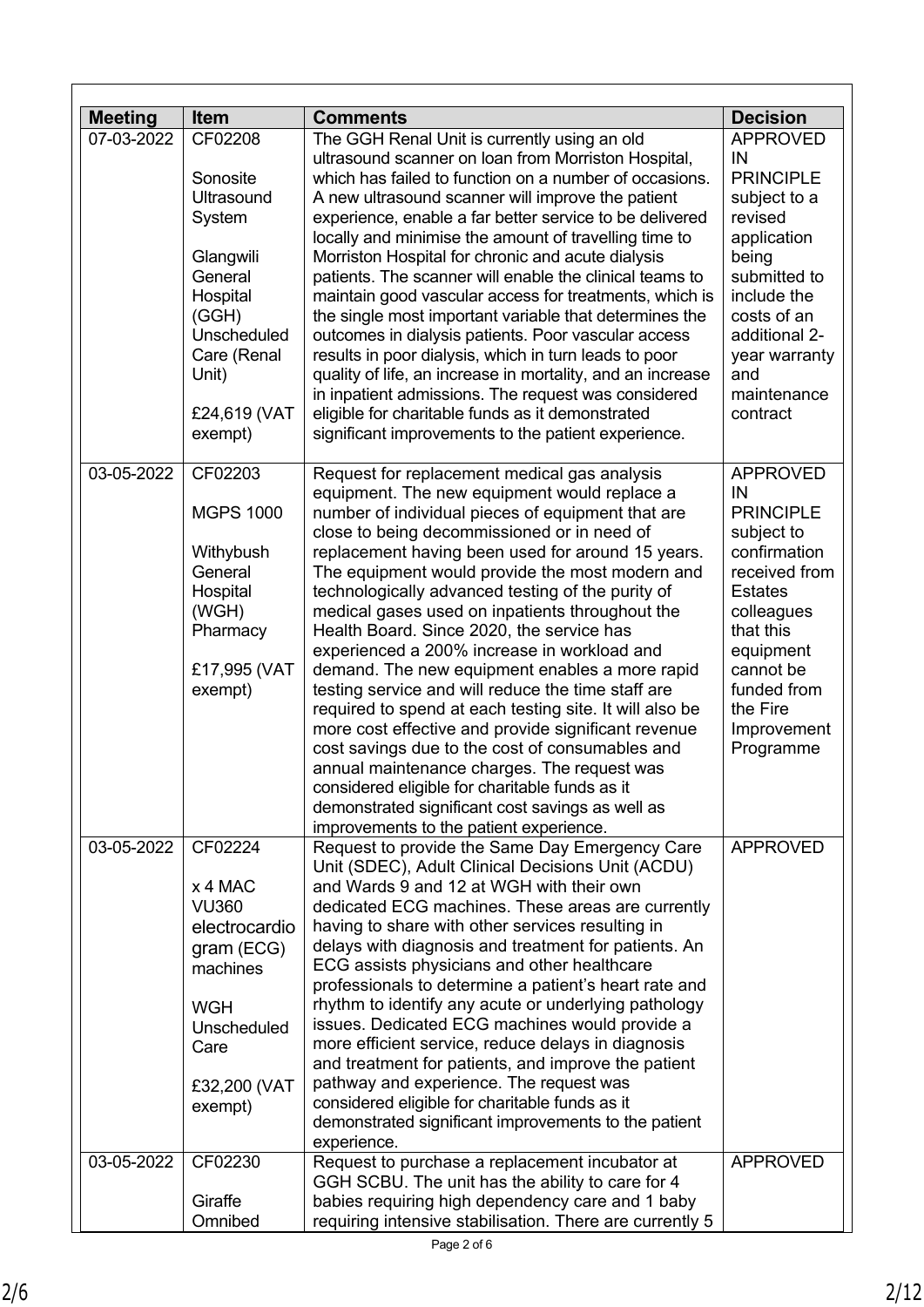| Care Station /      | Omnibed incubators available in the high               |  |
|---------------------|--------------------------------------------------------|--|
|                     |                                                        |  |
| Incubator           | dependency room, however one of the existing           |  |
|                     | incubators is faulty and cannot be repaired. The       |  |
| <b>Special Care</b> | incubator is required to assist with the treatment of  |  |
|                     |                                                        |  |
| <b>Baby Unit</b>    | both sick and premature babies. The new incubator      |  |
| (SCBU) GGH          | will provide additional functionality such as improved |  |
|                     | access, overhead heat to assist with maintaining       |  |
| £33,120.34          | body temperature, and the ability to be used as an     |  |
| (VAT exempt)        | 'open cot' to assist with baby cooling during hypoxic  |  |
|                     | episodes. The request was considered eligible for      |  |
|                     | charitable funds as it demonstrated significant        |  |
|                     | improvements to the patient experience.                |  |

# **2. Key Decisions**

No key decisions were made by the CFSC during this reporting period.

# **3. Chair's Actions Undertaken Outside of the Cycle of CFSC Meetings**

The following charitable expenditure requests were considered and approved via Chair's Action during this reporting period, taking place outside of the cycle of CFSC meetings:

| <b>Date</b> | <b>Item</b>                                                       | <b>Comments</b>                                                                                                                                                                                                                                                              | <b>Decision</b>                       |
|-------------|-------------------------------------------------------------------|------------------------------------------------------------------------------------------------------------------------------------------------------------------------------------------------------------------------------------------------------------------------------|---------------------------------------|
| 07-01-2022  | CF02171                                                           | Lung function testing is essential to support<br>rapid diagnosis of lung disease in a                                                                                                                                                                                        | <b>APPROVED</b>                       |
|             | EasyOne Pro LAB<br><b>DLCO Lung Function</b><br>Testing equipment | predominantly outpatient setting and can<br>also be used for inpatients, particularly<br>when the unit is portable.<br>Funding would provide a regular respiratory                                                                                                           | Ratified by<br>CFSC on 07-<br>03-2022 |
|             | <b>WGH Unscheduled</b><br>Care &<br>Pembrokeshire                 | clinic at South Pembrokeshire Hospital<br>(SPH). This level of service has not existed<br>at SPH before and would enable an                                                                                                                                                  |                                       |
|             | <b>Community Services</b>                                         | improved local patient service and minimise<br>the amount of travelling for Pembrokeshire                                                                                                                                                                                    |                                       |
|             | £28,978.00 inc VAT                                                | patients. It will also enable rapid diagnosis<br>and decision making without the need for<br>patients to visit hospital twice.                                                                                                                                               |                                       |
| 07-01-2022  | CF02177                                                           | A six-month multi professional module to<br>further develop knowledge and skills of a                                                                                                                                                                                        | <b>APPROVED</b>                       |
|             | Cardiovascular<br><b>Disease</b><br>Management course             | Cardiac Rehabilitation Nurse to facilitate the<br>holistic management of patients in primary<br>care who are at risk of developing or have<br>established cardiovascular disease. The                                                                                        | Ratified by<br>CFSC on 07-<br>03-2022 |
|             | <b>WGH Unscheduled</b><br>Care                                    | course will be delivered via webinar and<br>self-study.                                                                                                                                                                                                                      |                                       |
|             | £900.00                                                           | The Higher Award process does not accept<br>requests from other education training<br>programmes other than Swansea<br>University. Given that this course is suitable<br>for the role, it was decided that charitable<br>funds was the most appropriate route of<br>funding. |                                       |

### **4. Key Risks and Issues/Matters of Concern**

No key risks or issues/matters of concern were considered by the CFSC during this reporting period.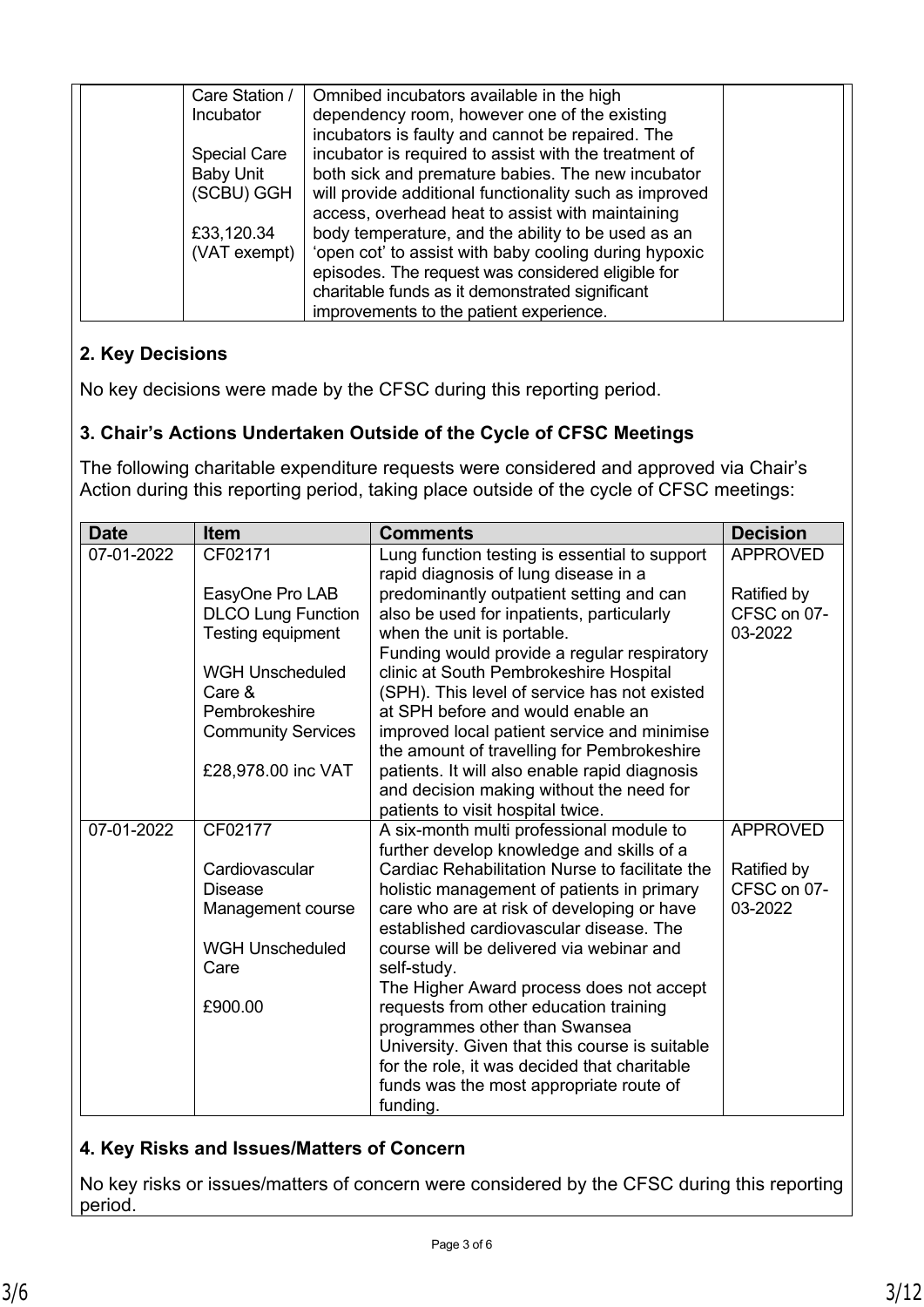# **5. Matters Requiring CFC Consideration or Approval**

The following matters were considered by the CFSC during this reporting period, for noting by the CFC:

- Discretionary Capital Programme (DCP) the Head of Capital Planning, Capital Programme Manager and Head of Hywel Dda Health Charities met to discuss capital priorities that could potentially be supported from charitable funds during 2022/23. It was agreed that details of current unfunded capital bids are to be mapped against available charitable funds for discussion with the relevant fund managers. It was noted that the majority of charitable expenditure requests that meet the capital threshold do not appear on the capital list. However, they are submitted for consideration from charitable funds by fund managers rather than submitting for capital funding. It was also noted that the DCP scoring matrix focused on different priorities than those of the Health Board's charitable funds, which would be a key consideration during the mapping process in relation to eligibility for charitable funds. It was acknowledged that these conversations would continue during 2022/23 with capital and operations colleagues and that any relevant updates would be provided to the Sub-Committee if appropriate.
- Revenue consequences of charitable purchases the CFSC Chair provided assurance to Members that the Sub-Committee's concerns regarding the revenue consequences of charitable purchases were highlighted at the March 2022 CFC meeting. Members were informed that Rhian Davies, Assistant Director of Finance, would establish a process within the Finance Business Partnering team to highlight and capture any revenue consequences to HDdUHB at the time a charitable funds purchase is made. Progress on this action would be reported directly to the CFC and subsequently to the Sub-Committee at its next meeting.
- The Sub-Committee work plan for 2022/23 was shared with Members for information.

# **6. Revisions to the CFSC's Terms of Reference**

The annual review of the Sub-Committee's Terms of Reference, attached at Appendix 1, was undertaken at the  $7<sup>th</sup>$  March 2022 meeting with the following amendments suggested for approval by the CFC:

- Membership: Replace the Director of Nursing, Quality & Patient Experience with the Assistant Director of Nursing Mental Health and Learning Disabilities.
- Removing 'all' from section 5.1.2. This is due to the fact that not all requests over £50,000 are able to be considered by the CFSC prior to submission to the CFC due to the scheduling of meetings:

"*Considering and recommending for approval all requests for expenditure over £50,000 against named charitable funds, within the scheme of delegation for authorisation of charitable funds expenditure."*

# **7. Requests for the Establishment of New Charitable Funds**

No requests for the establishment of new charitable funds were received during this reporting period.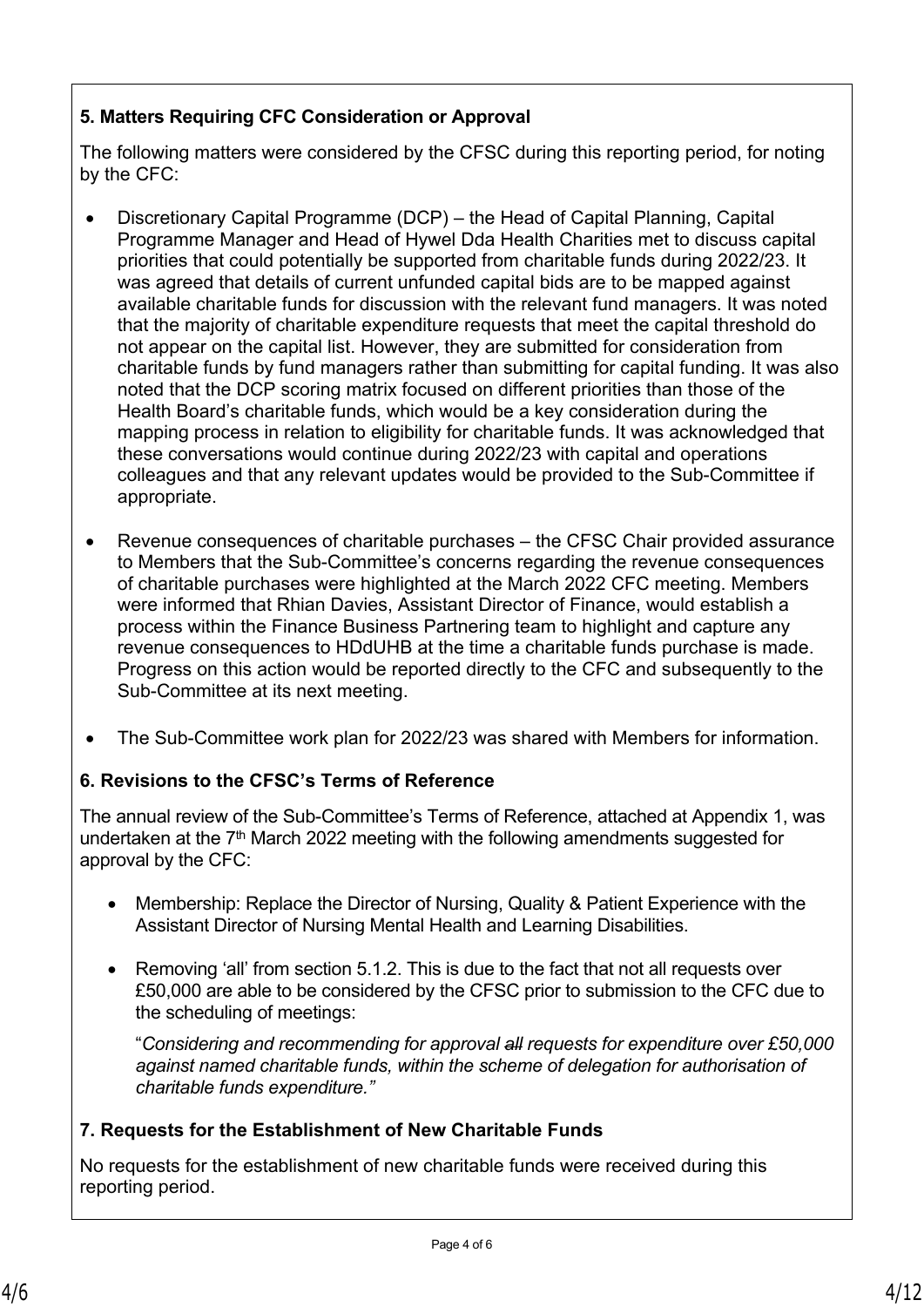# **8. CFSC Meeting Dates for 2022/23**

| <b>Charitable Funds</b><br><b>Sub-Committee</b> | Update report to<br><b>Charitable Funds Committee</b> |
|-------------------------------------------------|-------------------------------------------------------|
| 5 <sup>th</sup> July 2022                       | 26th September 2022                                   |
| 6 <sup>th</sup> September 2022                  | 26th September 2022                                   |
| 8 <sup>th</sup> November 2022                   | 5 <sup>th</sup> December 2022                         |
| 17 <sup>th</sup> January 2023                   | 14th March 2023                                       |
| 7 <sup>th</sup> March 202                       | <b>June 2023</b>                                      |

### **Argymhelliad / Recommendation**

The Charitable Funds Committee is requested to **NOTE** the content of this report in respect of the Charitable Funds Sub-Committee's provision of assurance.

The Charitable Funds Committee is also requested to **APPROVE** the proposed changes to the Sub-Committee's Terms of Reference.

| <b>Amcanion: (rhaid cwblhau)</b><br><b>Objectives: (must be completed)</b>                       |                                                                                                                                                                                                                                                                                                                                                                                                                      |
|--------------------------------------------------------------------------------------------------|----------------------------------------------------------------------------------------------------------------------------------------------------------------------------------------------------------------------------------------------------------------------------------------------------------------------------------------------------------------------------------------------------------------------|
| <b>Committee ToR Reference:</b><br>Cyfeirnod Cylch Gorchwyl y Pwyllgor:                          | <b>Charitable Funds Committee</b><br>12.6 The Committee shall establish the Charitable<br>Funds Sub-Committee to ensure that the UHB's<br>policies and procedures are followed in relation to<br>specialist designated and restricted funds.                                                                                                                                                                         |
|                                                                                                  | <b>Charitable Funds Sub-Committee</b><br>10.4.1 The Sub-Committee Chair, supported by the<br>Sub-Committee Secretary, shall report formally,<br>regularly and on a timely basis to the Charitable<br>Funds Committee on the Sub-Committee's activities.<br>This includes the submission of a Sub-Committee<br>update report as well as the presentation of an Annual<br>Report within 6 weeks of the financial year. |
| Cyfeirnod Cofrestr Risg Datix a Sgôr<br>Cyfredol:<br>Datix Risk Register Reference and<br>Score: | Not applicable                                                                                                                                                                                                                                                                                                                                                                                                       |
| Safon(au) Gofal ac lechyd:<br>Health and Care Standard(s):                                       | Governance, Leadership and Accountability                                                                                                                                                                                                                                                                                                                                                                            |
| <b>Amcanion Strategol y BIP:</b><br><b>UHB Strategic Objectives:</b>                             | Not Applicable                                                                                                                                                                                                                                                                                                                                                                                                       |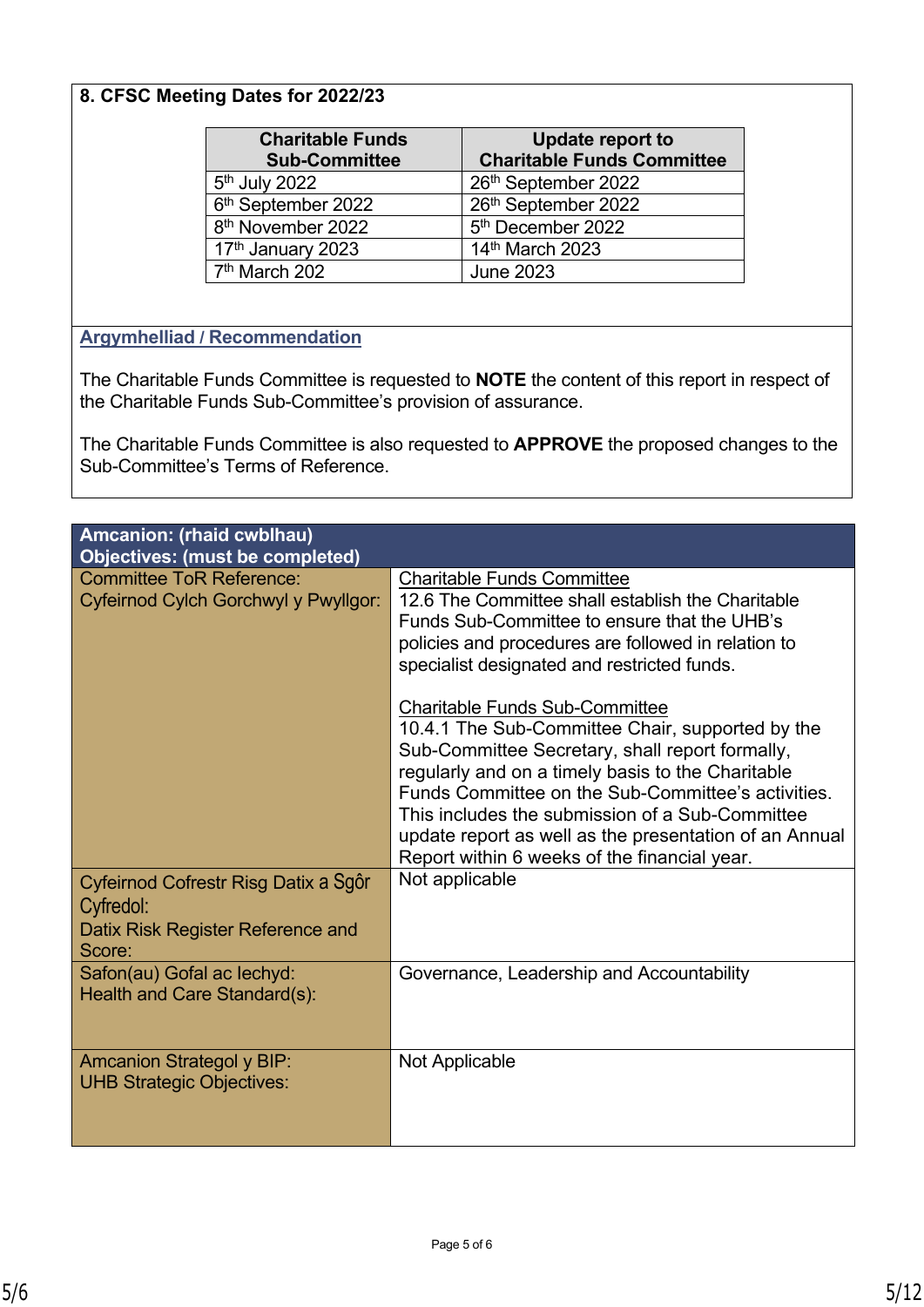| <b>Amcanion Cynllunio</b>                 | 2E Evidencing impact of charitable funds |
|-------------------------------------------|------------------------------------------|
|                                           |                                          |
| <b>Planning Objectives</b>                |                                          |
|                                           |                                          |
|                                           |                                          |
|                                           |                                          |
|                                           |                                          |
|                                           |                                          |
|                                           |                                          |
|                                           |                                          |
| <b>Amcanion Llesiant BIP:</b>             | 10. Not Applicable                       |
|                                           |                                          |
| <b>UHB Well-being Objectives:</b>         |                                          |
|                                           |                                          |
| <b>Hyperlink to HDdUHB Well-being</b>     |                                          |
| <b>Objectives Annual Report 2018-2019</b> |                                          |
|                                           |                                          |
|                                           |                                          |

| <b>Gwybodaeth Ychwanegol:</b><br><b>Further Information:</b>           |                                                                                                          |
|------------------------------------------------------------------------|----------------------------------------------------------------------------------------------------------|
| Ar sail tystiolaeth:<br>Evidence Base:                                 | Provide independent oversight and ensure correct<br>controls and governance arrangements are in place to |
|                                                                        | provide assurance that charitable funds within<br>HDdUHB are appropriately managed.                      |
| <b>Rhestr Termau:</b><br><b>Glossary of Terms:</b>                     | Develop a proactive and standard approach to the<br>expenditure of charitable funds to ensure that       |
|                                                                        | appropriate service needs and additional benefits to<br>patient care is supported.                       |
| Partïon / Pwyllgorau â ymgynhorwyd                                     | Not applicable                                                                                           |
| ymlaen llaw y Pwyllgor Cronfa                                          |                                                                                                          |
| Elusennol:                                                             |                                                                                                          |
| Parties / Committees consulted prior<br>to Charitable Funds Committee: |                                                                                                          |

| <b>Effaith: (rhaid cwblhau)</b><br>Impact: (must be completed)    |                                                                                                                                                                                                 |
|-------------------------------------------------------------------|-------------------------------------------------------------------------------------------------------------------------------------------------------------------------------------------------|
| <b>Ariannol / Gwerth am Arian:</b><br><b>Financial / Service:</b> | Provide independent oversight and ensure correct<br>controls and governance arrangements are in place<br>to provide assurance that charitable funds within<br>HDdUHB are appropriately managed. |
| <b>Ansawdd / Gofal Claf:</b><br><b>Quality / Patient Care:</b>    | Develop a proactive and standard approach to the<br>expenditure of charitable funds to ensure that<br>appropriate service needs and additional benefits to<br>patient care is supported.        |
| Gweithlu:<br><b>Workforce:</b>                                    | Not applicable                                                                                                                                                                                  |
| <b>Risg:</b><br><b>Risk:</b>                                      | Reputational risk if charitable funds are not<br>appropriately managed and governance controls are<br>not followed.                                                                             |
| <b>Cyfreithiol:</b><br>Legal:                                     | Not applicable                                                                                                                                                                                  |
| <b>Enw Da:</b><br><b>Reputational:</b>                            | Reputational risk if charitable funds are not properly<br>managed and governance controls are not followed<br>correctly.                                                                        |
| <b>Gyfrinachedd:</b><br><b>Privacy:</b>                           | Not applicable                                                                                                                                                                                  |
| Cydraddoldeb:<br><b>Equality:</b>                                 | Equity of access by ensuring decisions made benefit<br>patients and staff within HDdUHB.                                                                                                        |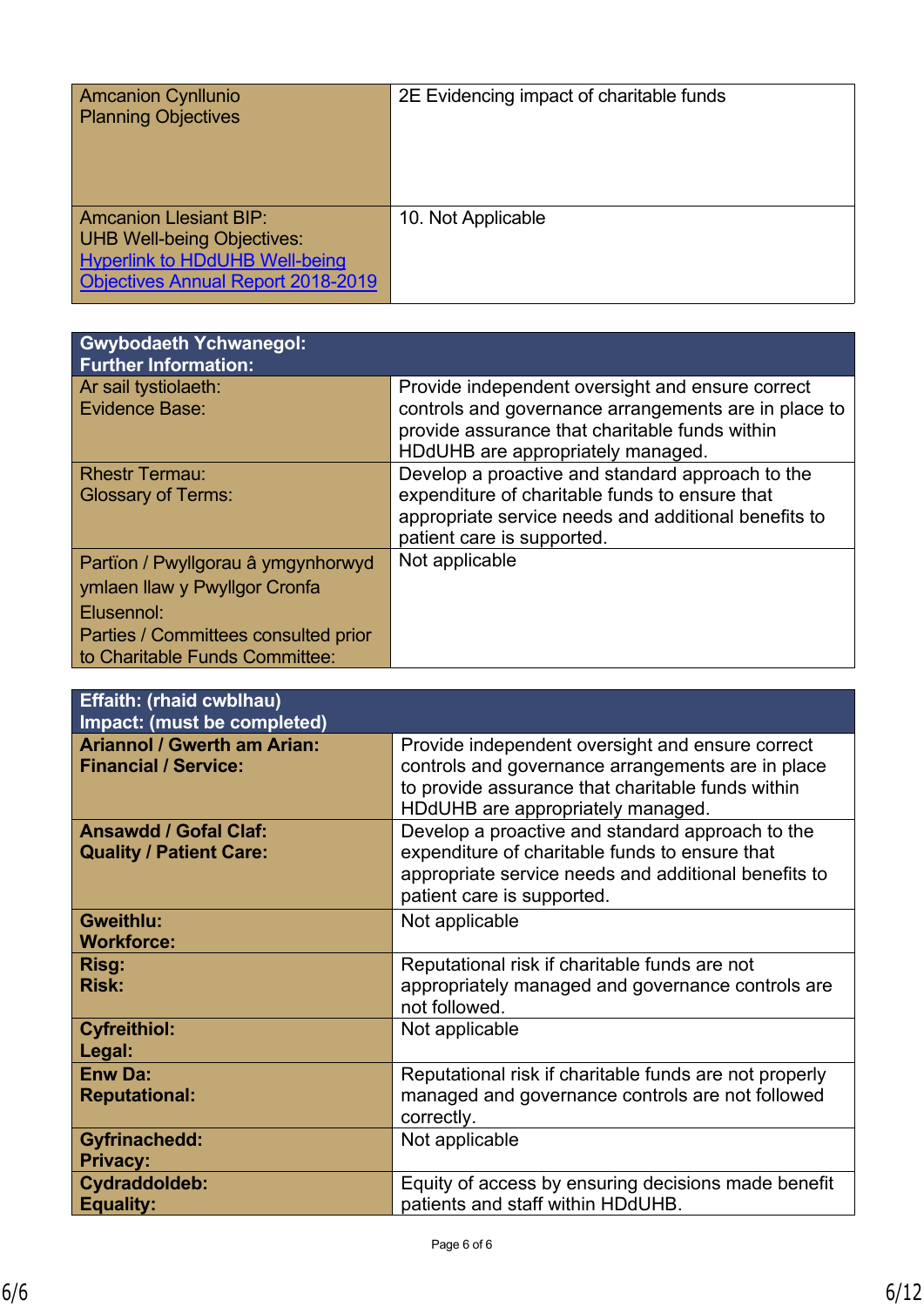



# **TERMS OF REFERENCE**

# **CHARITABLE FUNDS SUB-COMMITTEE**

| <b>Version</b> | <b>Issued to:</b>                     | <b>Date</b> | <b>Comments</b> |
|----------------|---------------------------------------|-------------|-----------------|
| V <sub>1</sub> | <b>Charitable Funds Committee</b>     | 09.03.17    | Approved        |
| V <sub>2</sub> | <b>Charitable Funds Committee</b>     | 15.03.18    | Approved        |
| V <sub>3</sub> | <b>Charitable Funds Sub-Committee</b> | 02.09.19    | Approved        |
| V <sub>4</sub> | <b>Charitable Funds Committee</b>     | 15.09.20    | Approved        |
| V <sub>5</sub> | <b>Charitable Funds Sub-Committee</b> | 10.05.21    | Approved        |
| V <sub>6</sub> | <b>Charitable Funds Committee</b>     | 30.06.21    | Approved        |
| V <sub>7</sub> | <b>Charitable Funds Sub-Committee</b> | 07.03.22    | Approved        |
| V <sub>7</sub> | <b>Charitable Funds Committee</b>     | 06.06.22    |                 |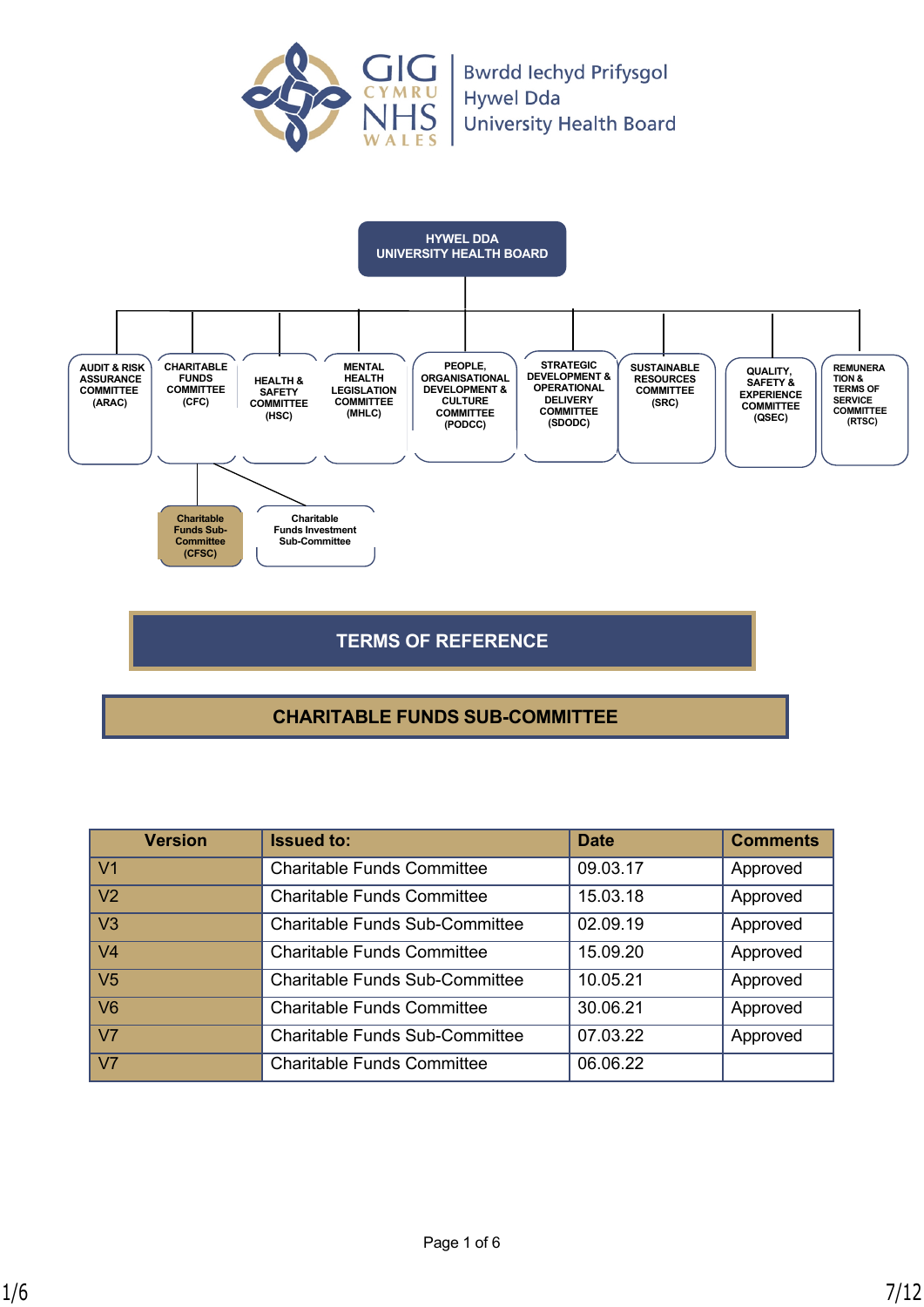# **CHARITABLE FUNDS SUB-COMMITTEE**

### **1. Constitution**

- 1.1 The Charitable Funds Sub-Committee (the Sub-Committee) has been established as a Sub-Committee of the Charitable Funds Committee and constituted from 9th March 2017.
- 1.2 The Charitable Funds Sub-Committee consolidates the previous sub-committee functions held by:
	- Acute Services Charitable Funds Sub-Committee
	- Carmarthenshire Community Charitable Funds Sub-Committee
	- Ceredigion Community Charitable Funds Sub-Committee
	- Pembrokeshire Community Charitable Funds Sub-Committee
	- Mental Health & LD Charitable Funds Sub-Committee

#### **2. Membership**

2.1 The membership of the Charitable Funds Sub-Committee shall comprise:

| <b>Title</b>                                                              |
|---------------------------------------------------------------------------|
| Director of Nursing, Quality & Patient Experience                         |
| Assistant Director of Nursing, Mental Health and Learning Disabilities    |
| <b>Deputy Director of Operations</b>                                      |
| Senior Finance Business Partner (Accounting & Statutory and Reporting)    |
| <b>Assistant Director Medical Directorate (Chair)</b>                     |
| <b>Assistant Director of Therapies and Health Science</b>                 |
| Assistant Director of Organisation Development (Vice-Chair)               |
| <b>Head of Capital Planning</b>                                           |
| <b>Assistant Director of Primary Care</b>                                 |
| Assistant Director Strategic Partnerships, Diversity and Inclusion        |
| <b>Assistant Director Legal and Patient Support</b>                       |
| In attendance:                                                            |
| <b>Head of Hywel Dda Health Charities</b>                                 |
| Finance Business Partner (Accounting & Statutory and Reporting)           |
| Assistant Finance Business Partner (Accounting & Statutory and Reporting) |

2.2. Membership of the Sub-Committee shall be reviewed on an annual basis.

#### **3. Quorum and Attendance**

3.1 A quorum shall consist of no less than one third of the membership and must include as a minimum the Chair or Vice-Chair of the Sub-Committee.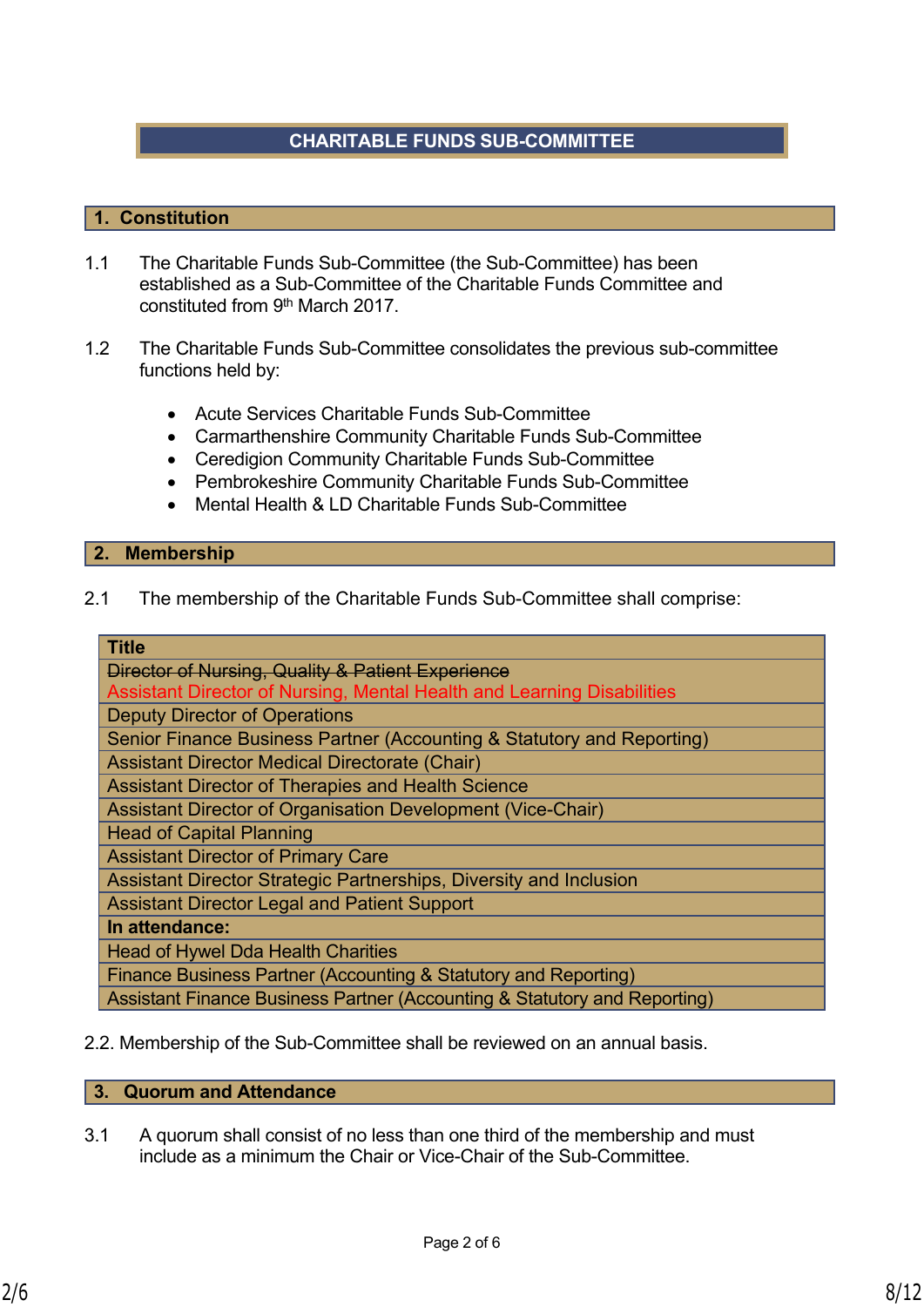- 3.2 The membership of the Sub-Committee must take into account the balance of skills and expertise necessary to deliver the Sub-Committee's remit and subject to any specific requirements or directions made by the University Health Board or Welsh Government.
- 3.3 Any senior officer of the University Health Board or from a partner organisation may, where appropriate, be invited to attend, for either all or part of a meeting, to assist with discussions on a particular matter.
- 3.4 The Sub-Committee may also co-opt additional independent external 'experts' from outside the organisation to contribute to specialised areas of discussion.
- 3.5 Should any member be unavailable to attend, they may nominate a deputy, with full voting rights, to attend in their place subject to the agreement of the Chair.
- 3.6 The Chair of the Charitable Funds Sub-Committee shall have reasonable access to Executive Directors and other relevant senior staff.
- 3.7 The Sub-Committee may ask any or all of those who normally attend but who are not members to withdraw to facilitate open and frank discussion of particular matters.

#### **4. Purpose**

- 4.1 The purpose of the Charitable Funds Sub-Committee is to ensure that the UHB's policies and procedures are followed in relation to the expenditure of our named charitable funds.
- 4.2 In particular to:
	- 4.2.1 Apply the UHB's charitable funds within the budget, priorities and spending criteria determined by the UHB as corporate trustee, in line with the charity's scheme of delegation, and consistent with the requirements of the Charities Act 2011 (or any modification of these acts).
	- 4.2.2 Implement appropriate policies and procedures to ensure that all expenditure is reasonable, clinically and ethically appropriate.
	- 4.2.3 Agree issues to be escalated to the Charitable Funds Committee with recommendations for action.

### **5. Operational Responsibilities**

- 5.1 The Sub-Committee will, in respect of its provision of assurance to the Charitable Funds Committee, also be responsible for:
	- 5.1.1 Providing scrutiny with a view to approving or rejecting all requests for expenditure over £10,000 and under £50,000 against named charitable funds, within the scheme of delegation for authorisation of charitable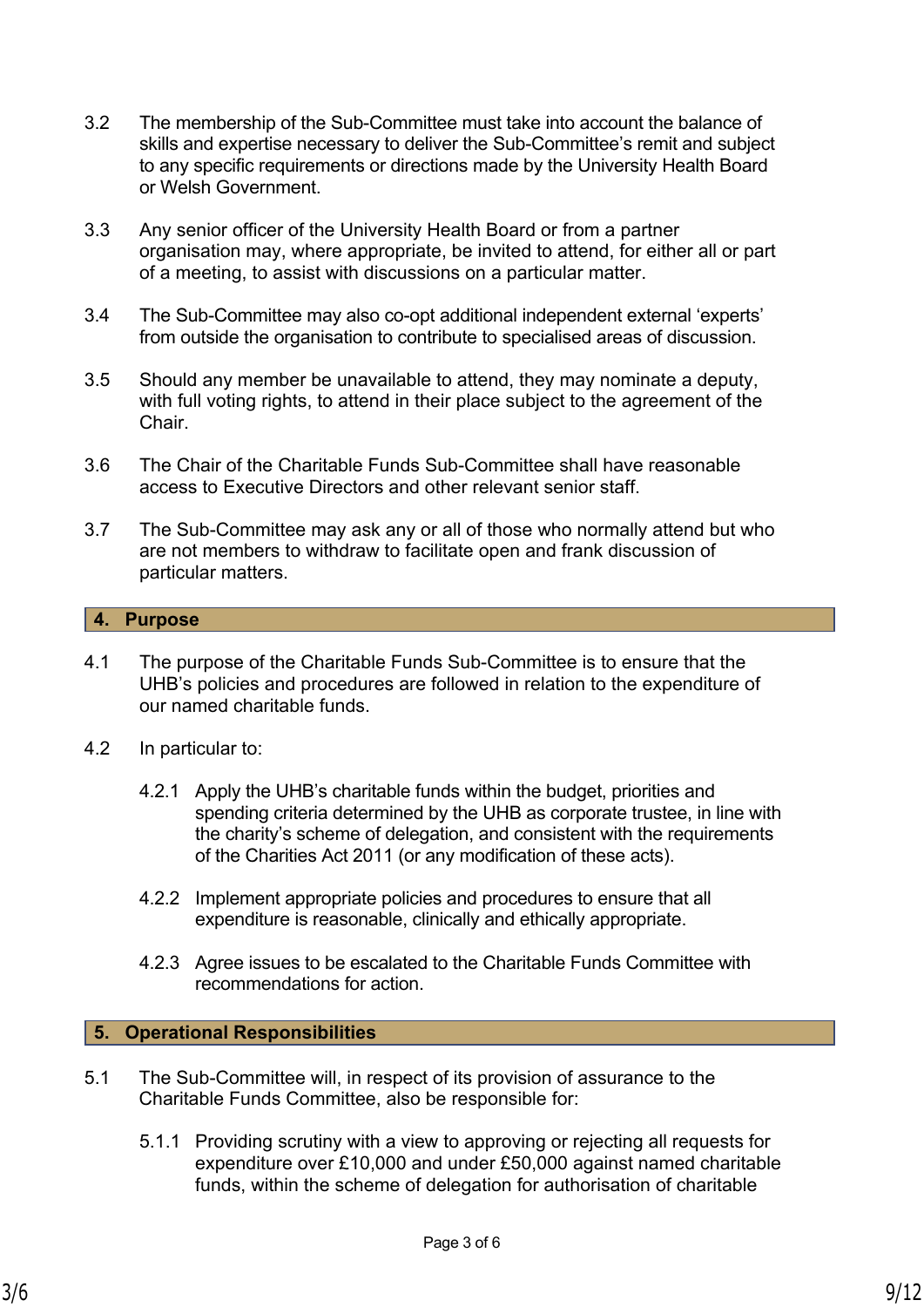funds expenditure.

- 5.1.2 Considering and recommending for approval all requests for expenditure over £50,000 against named charitable funds, within the scheme of delegation for authorisation of charitable funds expenditure.
- 5.1.3 Providing scrutiny and onward assurance to the Charitable Funds Committee on charitable expenditure.
- 5.1.4 Providing scrutiny with a view to approving or rejecting all unusual or novel expenditure requests of any value, and any expenditure requests resulting in ongoing charitable funds commitment, prior to Charitable Funds Committee consideration.
- 5.1.5 Considering with a view to approving or rejecting all requests for the establishment of new charitable funds.
- 5.1.6 Providing quarterly written updates to the Charitable Funds Committee.
- 5.2 The Chair of the Sub-Committee (or a suitably briefed deputy) will attend the quarterly Charitable Funds Committee meetings and provide written reports on the following items:
	- 5.2.1 Expenditure approved within the Sub-Committee's delegated limits of approval
	- 5.2.2 Key decisions.
	- 5.2.3 Chair's actions undertaken outside of the cycle of Sub-Committee meetings.
	- 5.2.4 Key risks and issues/matters of concern.
	- 5.2.5 Matters requiring Charitable Funds Committee consideration or approval
	- 5.2.6 Any revisions to the Sub-Committee's Terms of Reference.

### **6. Agenda and Papers**

- 6.1 The Sub-Committee Secretary will agree the agenda with the Chair at least three weeks before the meeting date.
- 6.2 The agenda will be based around the Sub-Committee work plan, identified risks matters arising from previous meetings, issues emerging throughout the year and requests from Sub-Committee members. Following approval, the agenda and timetable for papers will be circulated to all Sub-Committee members.
- 6.3 All papers should have relevant sign off before being submitted to the Sub-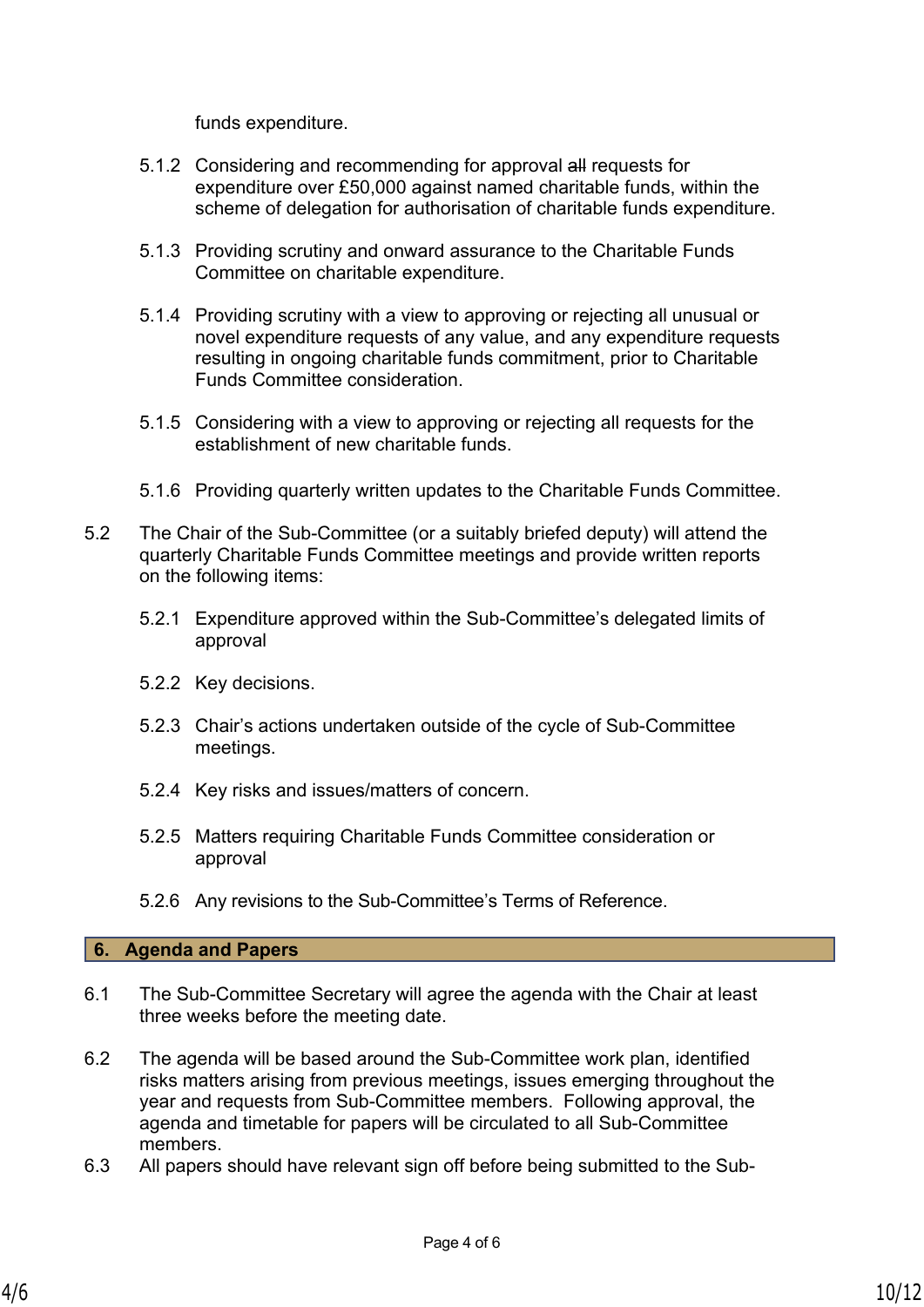Committee Secretary.

- 6.4 The agenda and papers for meetings will be distributed seven days in advance of the meeting.
- 6.5 The minutes and action log will be circulated to members within five days to check the accuracy.
- 6.6 Members must forward amendments to the Sub-Committee secretary within the next seven days. The Sub-Committee secretary will then forward the final version to the Sub-Committee Chair for approval.

#### **7. Frequency of Meetings**

- 7.1 The Sub-Committee will meet on a bi-monthly basis and shall agree an annual schedule of meetings. Additional meetings will be arranged as determined by the Chair of the Sub-Committee in discussion with the Sub-Committee Lead.
- 7.2 The Chair of the Sub-Committee, in discussion with the Sub-Committee Secretary, shall determine the time and the place of meetings of the Sub-Committee and procedures of such meetings.

#### **8. Chair's Actions**

- 8.1 There may be circumstances where decisions which would normally be made by the Sub-Committee need to be taken between scheduled meetings, and it is not practicable to call a meeting of the Sub-Committee. In these circumstances the Sub-Committee Chair may deal with these matters on behalf of the Sub-Committee as an exception rather than the norm.
- 8.2 The Sub-Committee Chair must ensure that any such action is formally recorded and reported to the next meeting of the Sub-Committee for consideration and ratification.
- 8.3 Chair's actions may not be taken where the Sub-Committee Chair has a personal or business interest in an urgent matter requiring decision.

### **9. Accountability, Responsibility and Authority**

- 9.1 The Sub-Committee Secretary be accountable to the Charitable Funds Committee for its performance in exercising the functions set out in these terms of reference.
- 9.2 The Sub-Committee shall embed the University Health Board and Hywel Dda Health Charities' vision, corporate standards, priorities and requirements, e.g. equality and human rights, through the conduct of its business.
- 9.3 The requirements for the conduct of business as set out in the University Health Board's Standing Orders are equally applicable to the operation of the